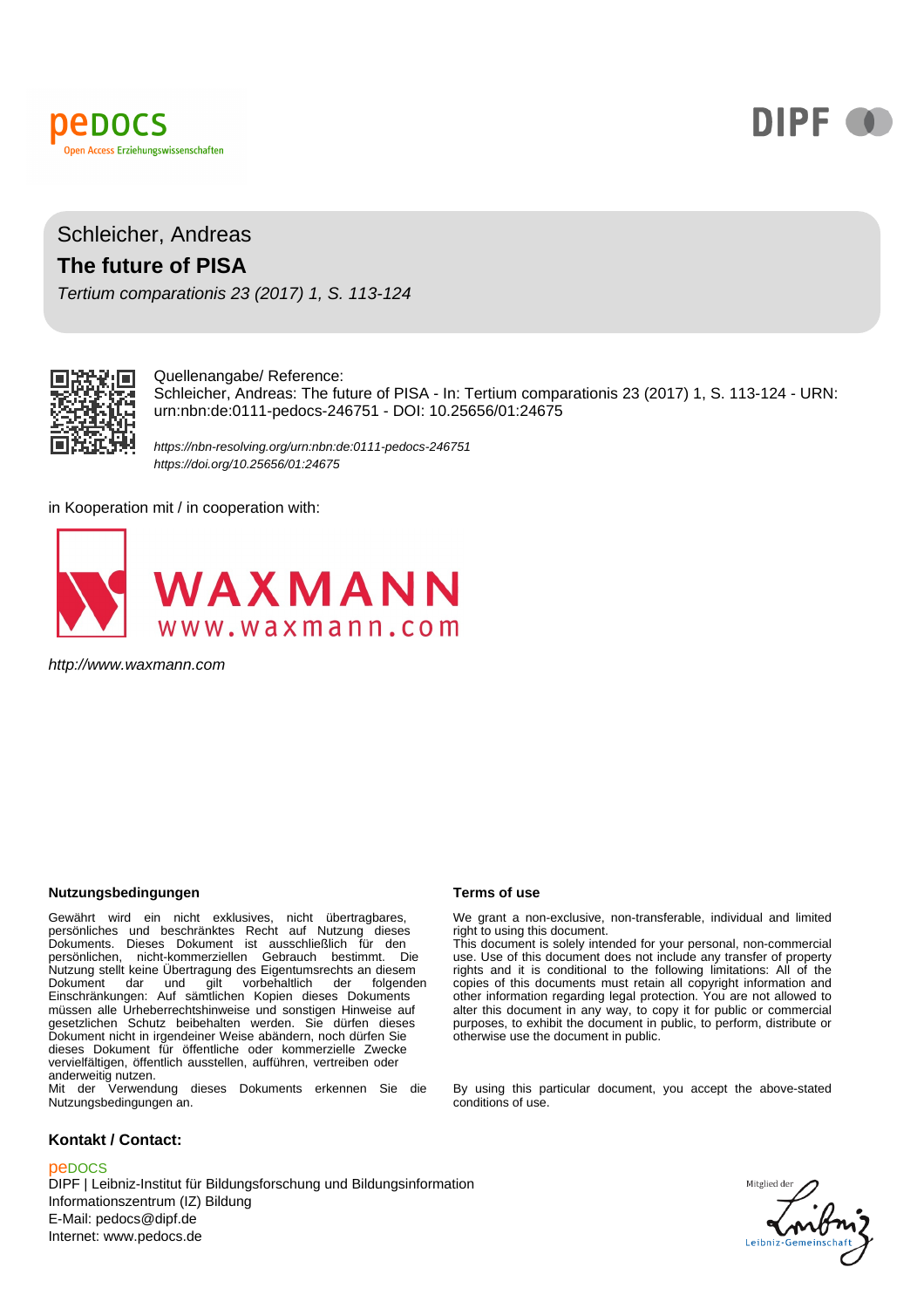

*Tertium Comparationis Journal für International und Interkulturell Vergleichende Erziehungswissenschaft Vol. 23, No.1, pp. 113–124, 2017 Copyright © 2017 Waxmann Verlag GmbH Printed in Germany. All rights reserved*

# The future of PISA

*Andreas Schleicher* 

*OECD Paris* 

#### *Abstract*

This article sets out how PISA has and continues to evolve to reflect the evolution of the demand for knowledge and skills in societies and the possibilities that new assessments offer to provide more relevant and granular information about what students know and can do.

### 1. New demands on assessments

Tests influence policies and practices in many ways by signaling priorities for curriculum and instruction, and tests can focus the content of instruction when school administrators and teachers pay attention to what is tested and adapt curriculum and teaching accordingly. Successful reforms of curricula and instructional systems will therefore hinge on redesigning assessment systems.

There has never been greater urgency and also greater opportunity to move the assessment agenda forward from providing signals of what students can do, to actually improve what students can do.

The demands on learners and thus tests are evolving fast. In the past, education was about teaching people something. Now, it is about making sure that students develop a reliable compass and the navigation skills to find their own way through an increasingly uncertain, volatile and ambiguous world. These days, we no longer know exactly how things will unfold, often we are surprised and need to learn from the extraordinary, and sometimes we make mistakes along the way. It will often be the mistakes and failures, when properly understood, that create the context for learning and growth. A generation ago, teachers could expect that what they taught would last for a lifetime of their students. Today, teachers need to prepare students for more rapid economic and social change than ever before, for jobs that have not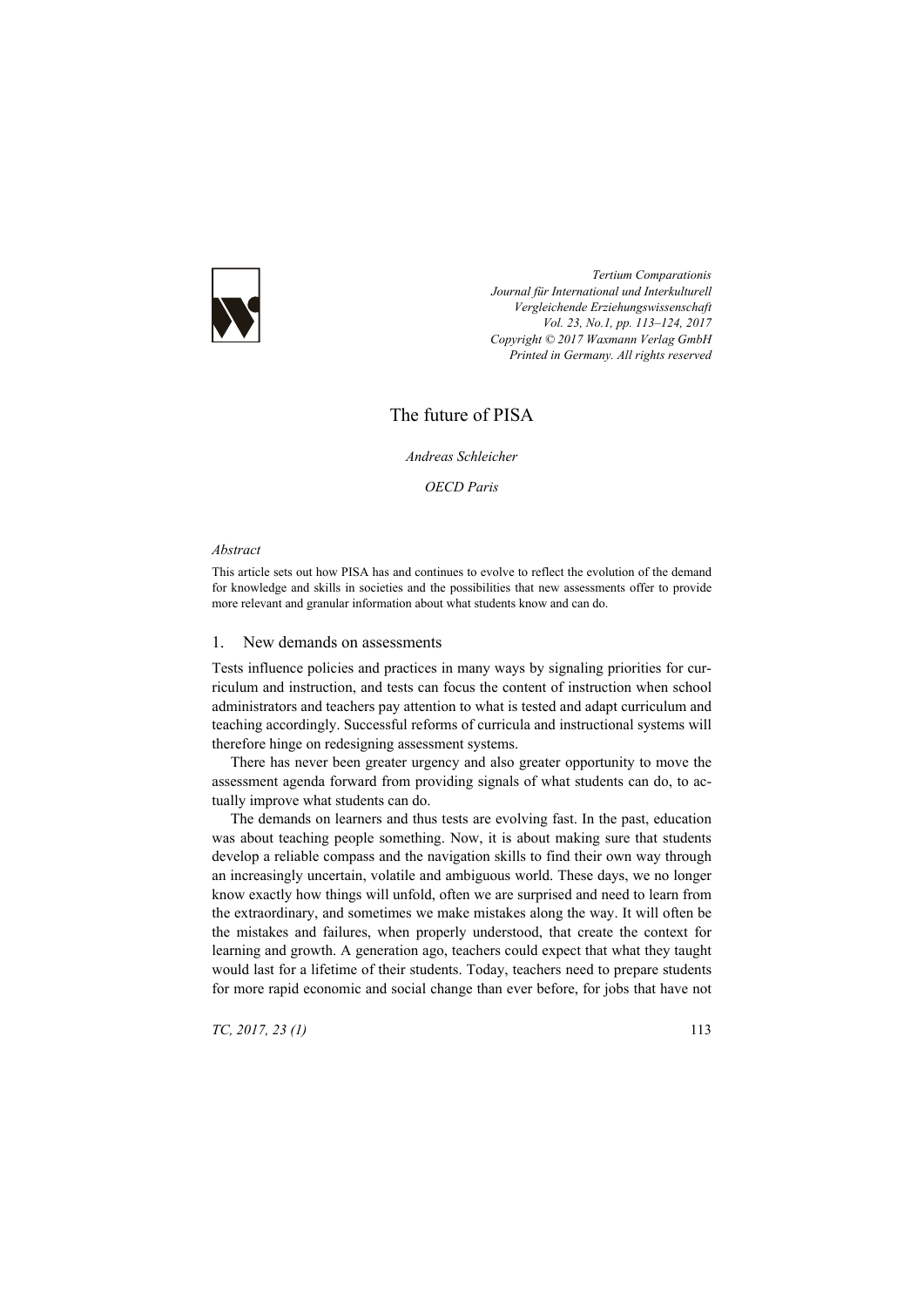yet been created, to use technologies that have not yet been invented, and to solve social problems which we do not know about yet.

The dilemma for educators is that the kind of skills that are easiest to teach and easiest to test, tend to be also the skills that are easiest to digitise, automate and outsource. There is no question that state of the art disciplinary knowledge will always remain the foundation. Innovative or creative people generally have specialised skills in a field of knowledge or a practice. As much as 'learning to learn' skills are important, we always learn by learning something, but one can solve large parts of today's school tests in seconds with the help of a smartphone. If children are to be smarter than a smartphone, then tests need to look beyond whether students can reproduce what they learned to see whether they can extrapolate from what they know and use their knowledge creatively in novel situations. Put simply, the world no longer rewards people just for what they know – Google knows everything – but for what they can do with what they know. Today, most tests will not allow students to connect with the web for fear they might find the answers to the questions there. The test of truth for future assessments is whether they can encourage them to do so without jeopardising the validity and reliability of results.

Conventionally our approach to problems in schooling is to break them down into manageable bits and pieces, and then to test students whether they know the techniques to solve these bits. However, today individuals create value by synthesising the disparate bits. This is about curiosity, open-mindedness, making connections between ideas that previously seemed unrelated, which requires being familiar with and receptive to knowledge in other fields than our own. If we spend our whole life in a silo of a single discipline, we will not gain the imaginative skills to connect the dots where the next invention will come from. The challenge for the future will be to develop tests that can capture truly creative thinking.

Perhaps most importantly, in today's schools, students typically learn individually and at the end of the school year, we certify their individual achievements. However, the more interdependent the world becomes, the more we rely on great collaborators and orchestrators who are able to join others in life, work and citizenship. Innovation, too, is now rarely the product of individuals working in isolation but an outcome of how we mobilise, share and link knowledge. Future tests should not disqualify students for collaborating with other test-takers, but encourage them to do so, and assess collaborative skills.

Recent developments in assessment methodologies enable us also to bridge the gap between summative and formative assessments which has traditionally divided educators into two opposing camps. It is now possible to create coherent multilayered real-time assessment systems that extend from students to classrooms to schools to regional to national and even international levels; and that provide dy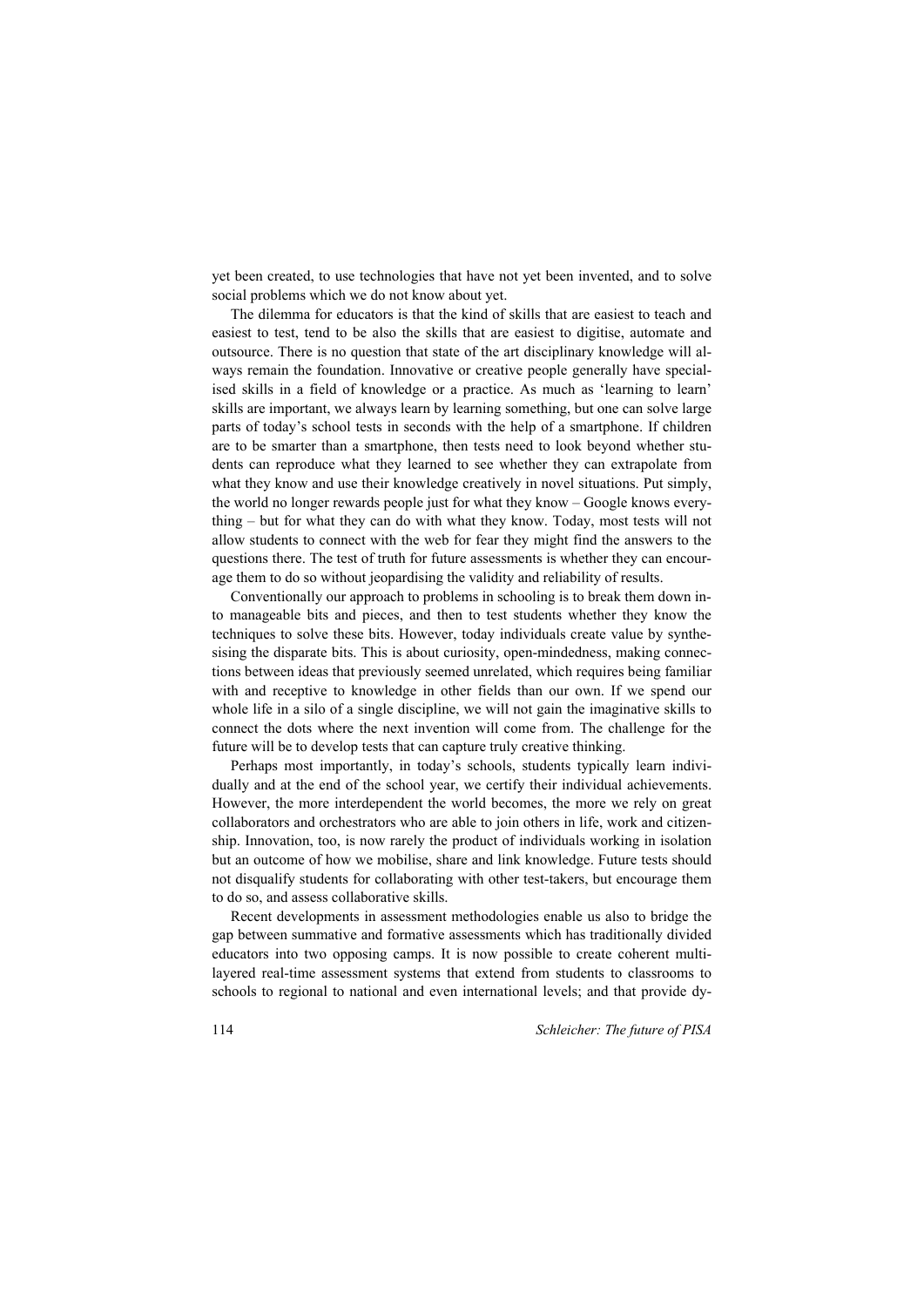namic task contexts in which prior actions stimulate unpredictable reactions that in turn influence subsequent strategies and options. Such tests can provide a window into students' understandings and the conceptual strategies a student uses to solve a problem; and they can add value for teaching and learning, particularly when tasks incorporate transfer and authentic applications and provide opportunities for students to organise and deepen their understanding through explanation and use of multiple representations. Not least, tests can now feed results back to learners and educators in real time, so that data become a powerful instrument to improve student learning outcomes. Teachers can understand what the assessment reveals about students' thinking. Furthermore, school administrators, policymakers, and teachers can use this information to create better opportunities for student learning.

### 2. Excursus: How PISA works

OECD member states and other partner governments established PISA in the late 1990s to compare the quality, equity and efficiency of their school systems on a regular basis. It assessed students towards the end of compulsory schooling. The heart of PISA is an internationally agreed set of tests in maths, reading and science that are administered to representative samples of school students in the participating countries. The age of 15 years was chosen as the point of comparison because it represents the last point at which schooling is still largely universal. PISA is closely aligned with the *Programme for the International Assessment of Adult Competencies* (PIAAC), OECD's assessment of adult competencies, which begins at age 16, where PISA ends, and extends to the age of 65 years. While PISA is looking backwards to observe how effectively school systems establish the foundations for success in life, PIAAC is looking forward to how initial skills feed into further learning and important economic, employment and social outcomes.

Some general principles were agreed among countries to guide the development and use of PISA:

PISA is policy-oriented. It focuses on providing data and analysis that can help guide decisions on education policy. By linking data on students' learning outcomes with data on key factors that shape learning in and out of school, PISA highlights differences in performance patterns and identifies features common to highperforming students, schools and education systems.

PISA is carried out every three years to enable countries to monitor their progress in meeting key learning objectives. The basic survey design has remained constant to allow for comparability from one PISA assessment to the next and thus to allow countries to relate policy changes to improvements in education outcomes.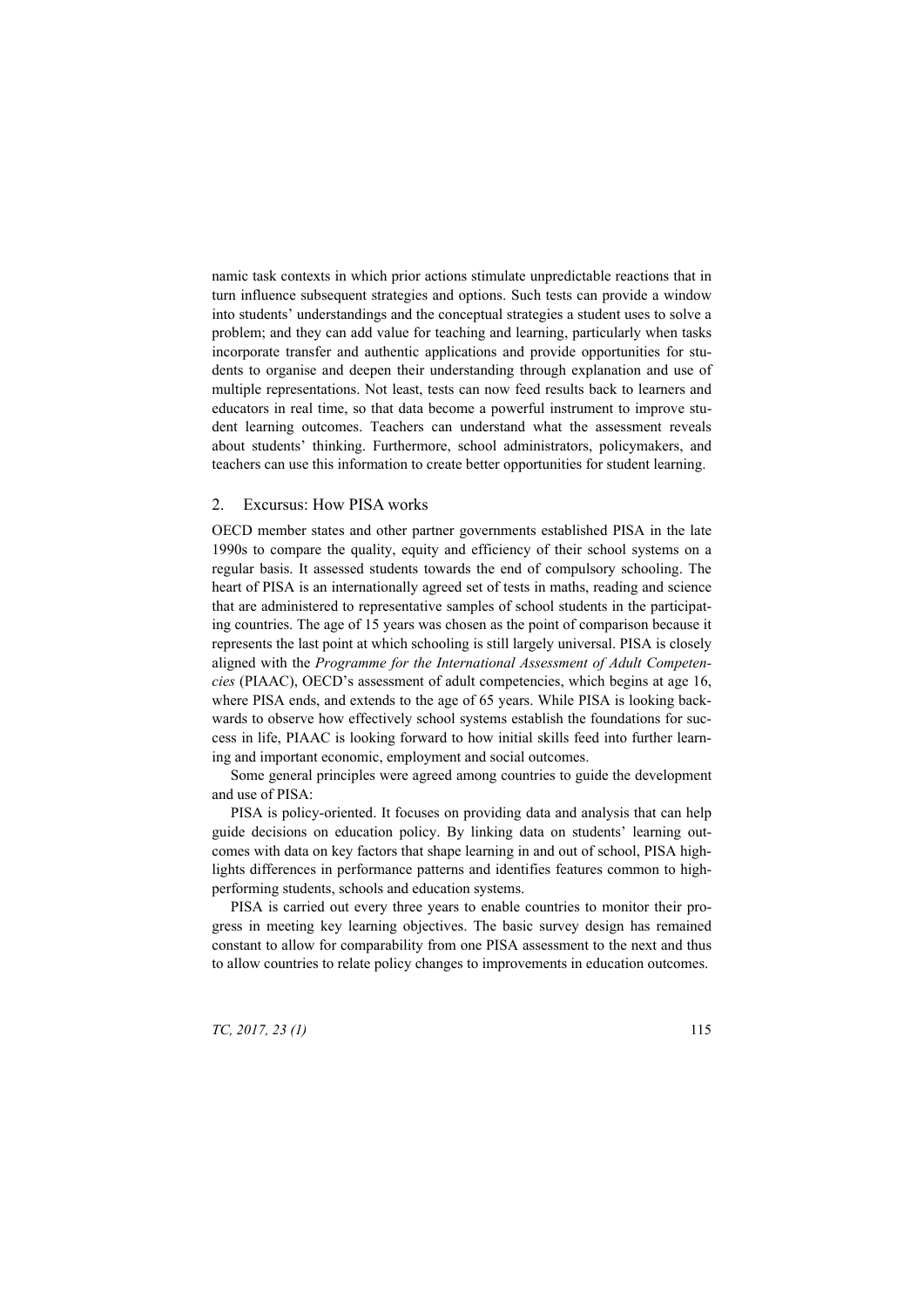PISA assesses both subject matter content knowledge, on the one hand, and the capacity of individuals to apply that knowledge creatively, including in unfamiliar contexts, on the other.

PISA is designed to provide comparable data across a wide range of countries, currently comprising over 80 education systems that cover over 80 % of the world economy. Considerable efforts are devoted to achieving cultural and linguistic breadth and balance in assessment materials. Stringent quality-assurance mechanisms are applied in the test design, translation, sampling and data collection.

An age-based rather than a grade-based target population is used to ensure valid international comparisons of educational performance.

The *PISA for Development* project, that provides support to the least developed countries, is an effort aimed at enhancing the PISA instruments so as to make them available and more relevant for countries that have thus far been excluded from global educational comparisons.

The PISA-based test for schools allows individual schools to assess where they stand among the world's most successful schools.

PISA is a collaborative effort. Decisions about the scope and nature of the PISA assessments and the background information collected are undertaken by leading experts in participating countries. Governments oversee these decisions based on shared, policy-driven interests. For the latest results from PISA see OECD, 2016a, 2016b.

### 3. New demands on PISA

In an interconnected world in which the benchmark for educational success is no longer improvement by national standards alone, but the best performing education systems internationally, there has been growing interest in international comparative assessments as well. Assessments like PISA provide an opportunity for education systems to look outwards and facilitate peer-learning across cultural and national boundaries. They can facilitate a better understanding of what is possible in education, which in turn has created a demand for even better and more sensitive indicators of learning outcomes; so in one way, PISA has educated policy makers and educators alike in what it is possible to achieve through education, at least in terms of learning outcomes and skills and fuelled more demand for more and better measures.

While the results from PISA have no immediate stakes for students, teachers or schools, PISA is viewed as an important metric for the success of school systems and it is therefore important for PISA to lead educational reform and not being constrained with a too limited range of metrics. There is considerable debate among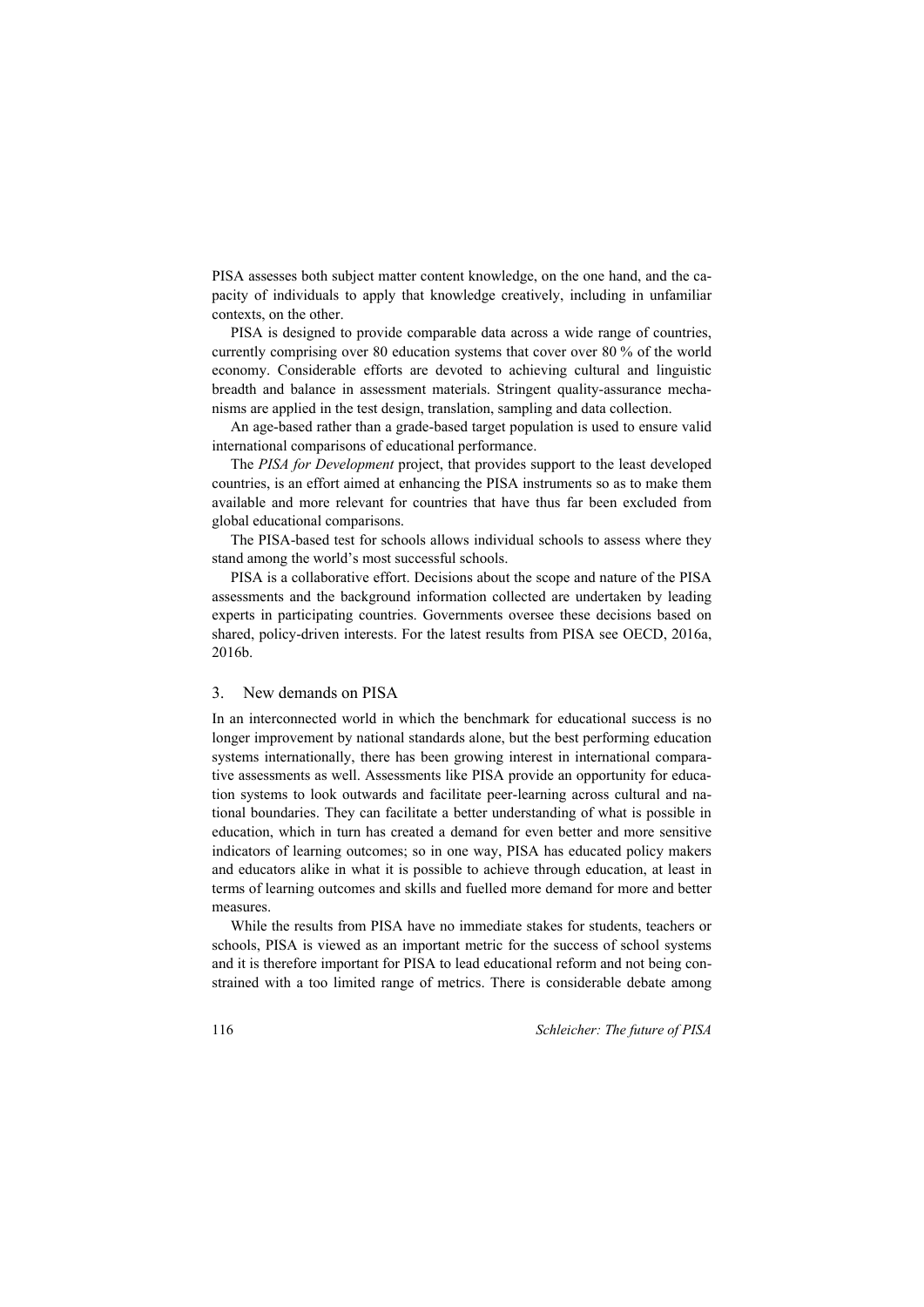the countries taking part in PISA at both policy and scientific levels to what extent PISA can and should evolve. Some say that if PISA is to measure progress and change in education, it cannot change its measures. However, not changing these measures will mean that PISA will evaluate students by what was important for our past, not for their future.

To stand the test of time, PISA may need to evolve in at least three ways:

- First, and perhaps most importantly, PISA will need to embrace a wider range of competencies that respond to the changing skill needs that I discussed above.
- Second, to be useful for educators and policy-makers, PISA will need to provide more, better and more tangible insights on what helps students to learn better, teachers to teach better and schools to be more effective. This involves both improving the contextual information that PISA collects from students, teachers, parents, school principals and system leaders and enhancing the granularity of the data at school and local levels.
- Third, to fulfil its potential as a global measure of learning. PISA needs to become more accessible and relevant to middle and low income countries.

## 3.1 Broadening the range of competencies that are covered

The development of computer-delivered assessment for PISA has opened up new possibilities to widen the range of competencies that are amenable to large-scale assessment, with increasing emphasis being placed on creative competencies. More challenging will be the development of measures of social and emotional skills. In the past, we often thought that these types of skills could not be successfully quantified, but OECD's report *Skills for social progress* (OECD, 2015) demonstrated that they can be measured meaningfully, within cultural and linguistic boundaries.

PISA began its assessments in 2000 with an in-depth assessment of reading literacy skills, defined as understanding, using, reflecting on and engaging with written texts that was developed by an international group of experts (OECD, 2016d). This concept deliberately went beyond the traditional notion of decoding information and literal interpretation of what is written, and encompassed a range of situations in which people read, the different ways written texts are presented through different media, and the variety of ways that readers approach and use texts, from the functional and finite, such as finding a particular piece of practical information, to the deep and far-reaching, such as understanding other ways of doing, thinking and being. Since 2000, the PISA reading assessments have evolved considerably, reflecting in large parts the changes in the nature of reading with the advent of digital technologies. In the past, teachers could tell students to look information they were missing up in an encyclopaedia, and to rely on that infor-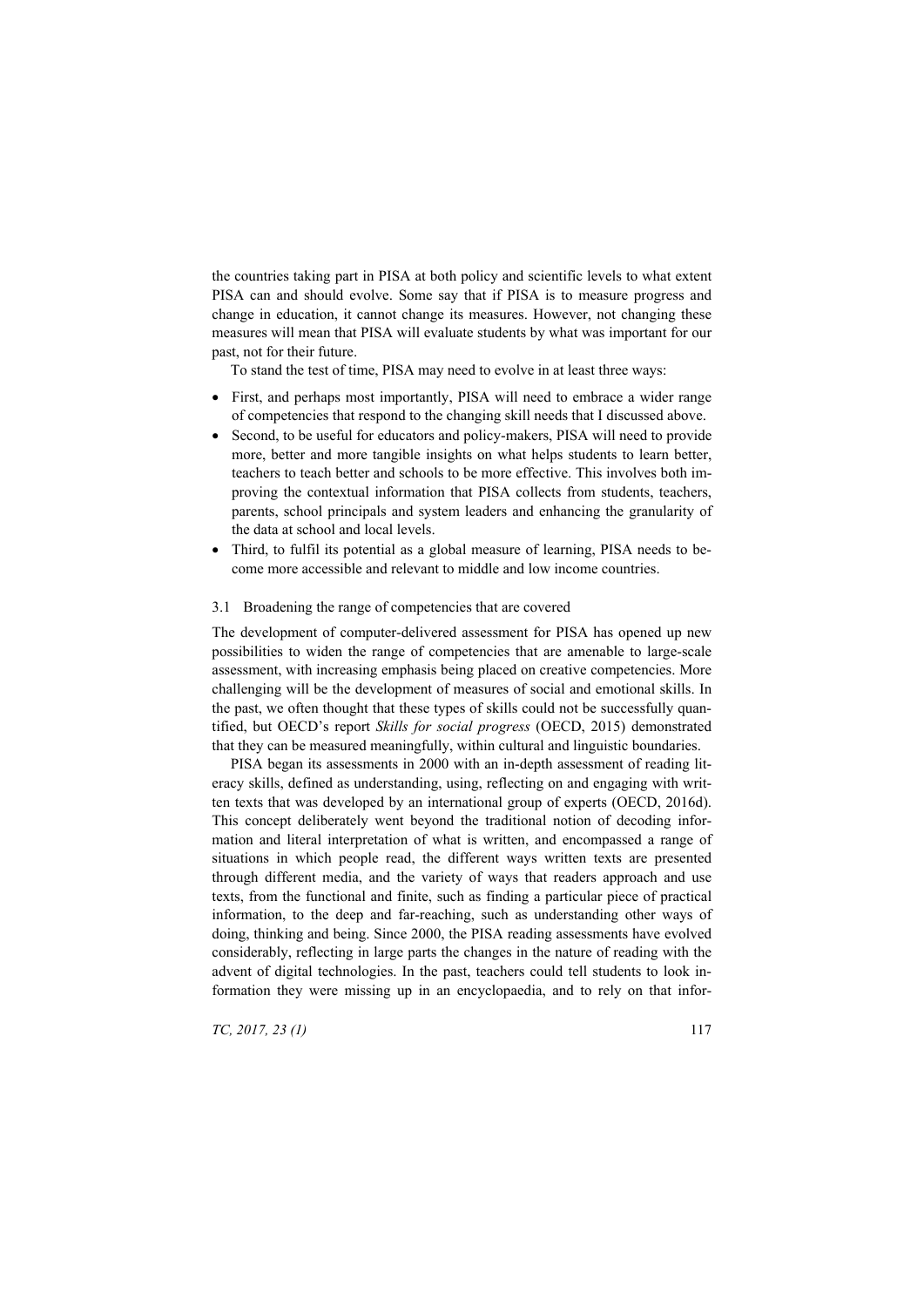mation generally being accurate and true. Nowadays, digital texts require students to manage non-linear information structures, to build their own mental representation of information as they find their way through hypertext on the internet, and to deal with ambiguity and to interpret and resolve conflicting information which they find somewhere on the web. Indeed, the more content knowledge digital technologies allow student to search and access, the more important becomes the capacity to make sense out of this content, and the capacity of students to question or seek to improve the accepted knowledge and practices of their time.

In 2003, the focus of PISA turned to assessing mathematics, defined as students' capacity to formulate, employ and interpret mathematics in a variety of contexts (OECD, 2016d). The assessment was about reasoning mathematically and using mathematical concepts, procedures, facts, and tools to describe, explain and predict phenomena. Students were also asked to demonstrate that they could recognise the role that mathematics plays in the world and to make the well-founded judgements and decisions needed by constructive, engaged and reflective citizens. This approach asserts the importance of mathematics for full participation in society and it stipulates that this importance arises from the way in which mathematics can be used to describe, explain and predict phenomena of many types. PISA has established a set of fundamental mathematical capabilities that underpin performance in the PISA mathematics assessments: (1) Communication is both receptive and expressive. Reading, decoding and interpreting statements, questions, tasks or objects enables the individual to form a mental model of the situation. Later, the problemsolver may need to present or explain the solution. (2) Mathematising involves moving between the real world and the mathematical world in two ways: formulating and interpreting. Formulating a problem as a mathematical problem can include structuring, conceptualising, making assumptions and/or constructing a model. Interpreting involves determining whether and how the results of mathematical work are related to the original problem and judging their adequacy. (3) Representation entails selecting, interpreting, translating between and using a variety of representations to capture a situation, interact with a problem, or present one's work. (4) Reasoning and argument is required throughout the different stages and activities associated with mathematical literacy. This capability involves thought processes rooted in logic that explore and link problem elements so as to be able to make inferences from them, check a justification that is given, or provide a justification of statements or solutions to problems. (5) Devising strategies for solving problems is characterised as selecting or devising a plan or strategy to use mathematics to solve problems arising from a task or context, and guiding and monitoring its implementation. (6) Using symbolic, formal and technical language and operations involves understanding, interpreting, manipulating and making use of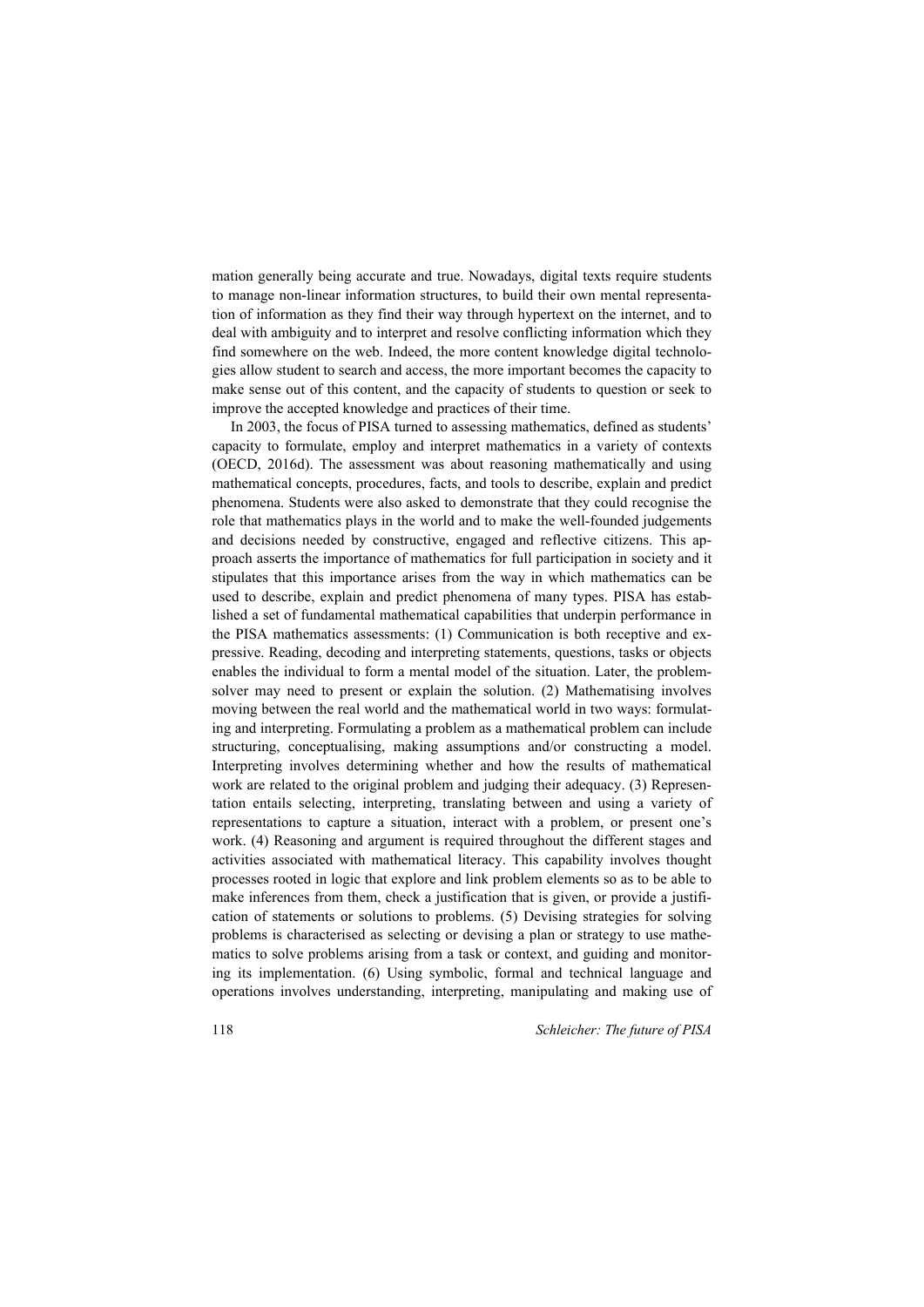symbolic and arithmetic expressions and operations, using formal constructs based on definitions, rules and formal systems, and using algorithms with these entities. Finally, (7) using mathematical tools involves knowing about and being able to use various tools (physical or digital) that may assist mathematical activity, and knowing about the limitations of such tools.

In 2006, the focus of PISA shifted to science, defined as the ability of students to engage with science-related issues, and with the ideas of science, as a reflective citizen (OECD, 2016d). To do well on the PISA science test, students need to be willing to engage in reasoned discourse about science and technology. This requires the competencies to  $(1)$  explain phenomena scientifically (which implies the ability to recognise, offer and evaluate explanations for a range of natural and technological phenomena), (2) evaluate and design scientific enquiry (which implies the ability to describe and appraise scientific investigations and propose ways of addressing questions scientifically) and (3) to interpret data and evidence scientifically (which implies the ability to analyse and evaluate data, claims and arguments in a variety of representations and draw appropriate scientific conclusion). Explaining scientific and technological phenomena, demands knowledge of the content of science. The second and third competencies, however, require more than knowledge of what we know. Rather, they depend on an understanding of how scientific knowledge is established and the degree of confidence with which it is held. Recognising and identifying the features that characterise scientific enquiry requires knowledge of the procedures that are the foundation of the diverse methods and practices used to establish scientific knowledge – referred to here as procedural knowledge. Finally, the competencies require epistemic knowledge – an understanding of the rationale for the common practices of scientific enquiry, the status of the knowledge claims that are generated, and the meaning of foundational terms such as theory, hypothesis and data. To do well on PISA, students have to demonstrate that they can 'think like a scientist'.

While continuing with the assessment of reading, mathematics and science as key foundation skills, PISA is now progressively incorporating also some of the broader cognitive, social and emotional competencies discussed above. The assessment of social competencies became a priority in 2015. As noted before, young individuals, entering into the workforce and public life, need the skills and attitudes to collaborate and effectively solve problems, increasingly in situations where members of the group are geographically dispersed, working in different time zones, and connected through technology. Societies expect them to have the capacity to resolve problems and provide solutions collaboratively through the pooling of knowledge, skills, and effort. As a first step, PISA introduced in 2015 an assessment of collaborative problem solving skills (OECD, 2016d), which assesses stu-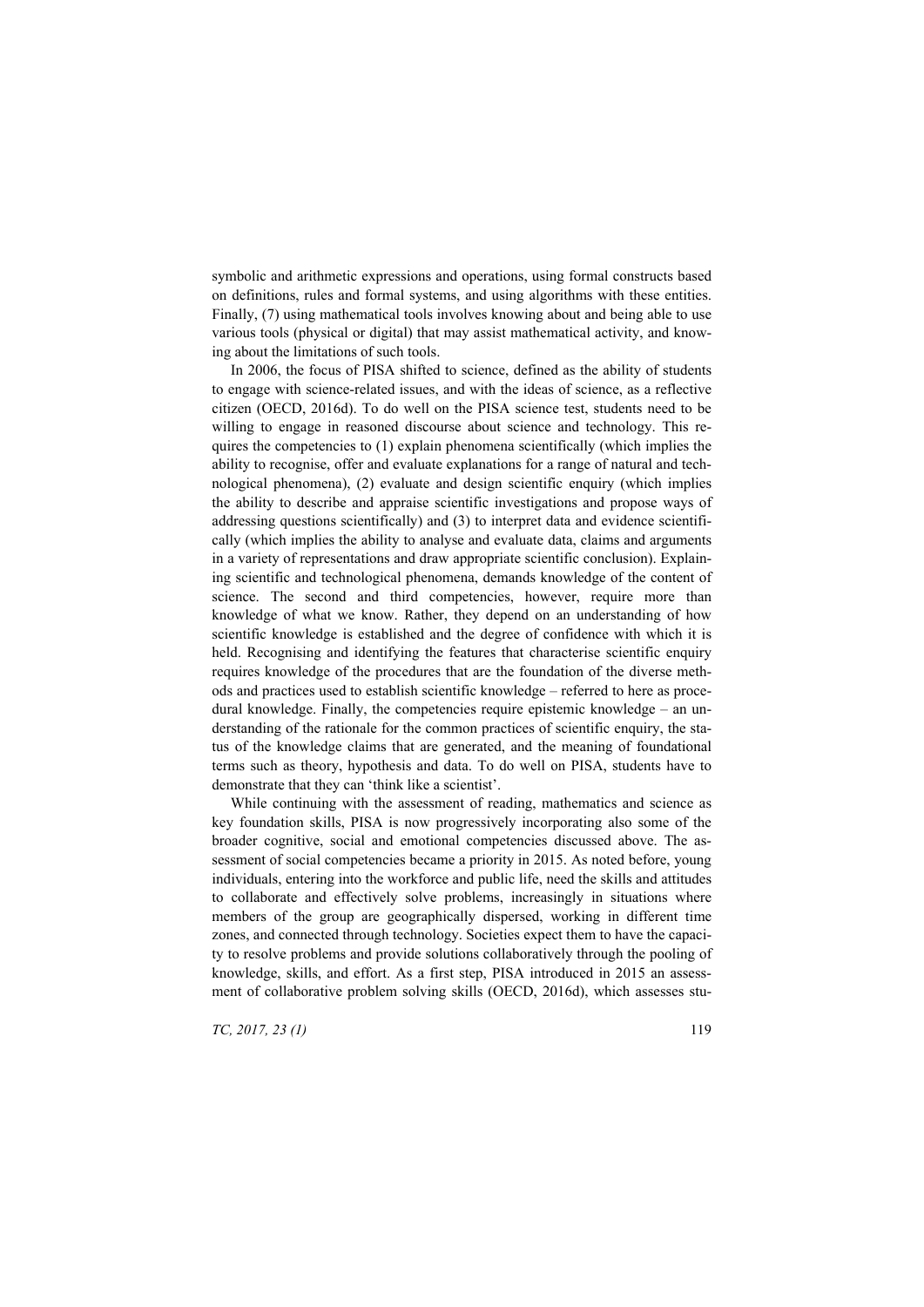dents according to three core competencies: (1) establishing and maintaining shared understanding; (2) taking appropriate actions to solve problems; and (3) establishing and maintaining team organisation. To facilitate this, individual students are required to interact and collaborate with computer-generated team member(s) in controlled situations to solve a particular problem. This process necessitates students determining their own role and responsibilities in regards to other agents, monitoring aspects of group organisation, and facilitating adjustments and changes that are needed when communication breaks down, when new obstacles appear, or when opportunities for performance optimisation arise.

For its next assessment in 2018, PISA is taking the challenge of assessing *Global Competencies* (OECD, 2016e). PISA defines global competence as the capacity to examine global and intercultural issues, to take multiple perspectives, to engage in open, appropriate and effective interactions with people from different cultures and to act for collective well-being and sustainable development. *Global Competence* in this sense is a multifaceted cognitive, socio-emotional and civic learning construct, involving four core dimensions: (1) students' capacity to examine issues and situations of local, global and cultural significance (e.g. poverty, economic interdependence, migration, inequality, environmental risks, conflicts, exchanges across cultures and cultural stereotypes); (2) the capacity to value and take different perspectives as long as they do not violate core human rights (human dignity); (3) the ability to establish positive interactions with people of different national, social, ethnic, religious backgrounds or gender; and (4) the attitudes and capacities to take motivated and constructive action toward sustainable development and well-being. The four dimensions overlap significantly and people at all ages need to simultaneously address them to develop global competence. For example, effective and respectful action to solve an intercultural misunderstanding requires that the individual is capable of examining the context in which the incident takes place, understanding and addressing the communication problems that might lie behind the misunderstanding, and that he/she values and utilises the different cultural perspectives represented in the situation.

The OECD sees *Global Competence* as the centrepiece of a broader vision for 21st-century education. That vision is shaped by three principles: equity, cohesion and sustainability. Today, all three principles are at risk.

*Equity*. The increased inequality of income and opportunities, along with the fact that poor kids receive poor education, puts the issue of equity and inclusive growth high on the global agenda. The digital economy is hollowing out jobs consisting of routine tasks and radically altering the nature of employment. For many, this is liberating and exciting: it is a great moment to be a 20-something entrepre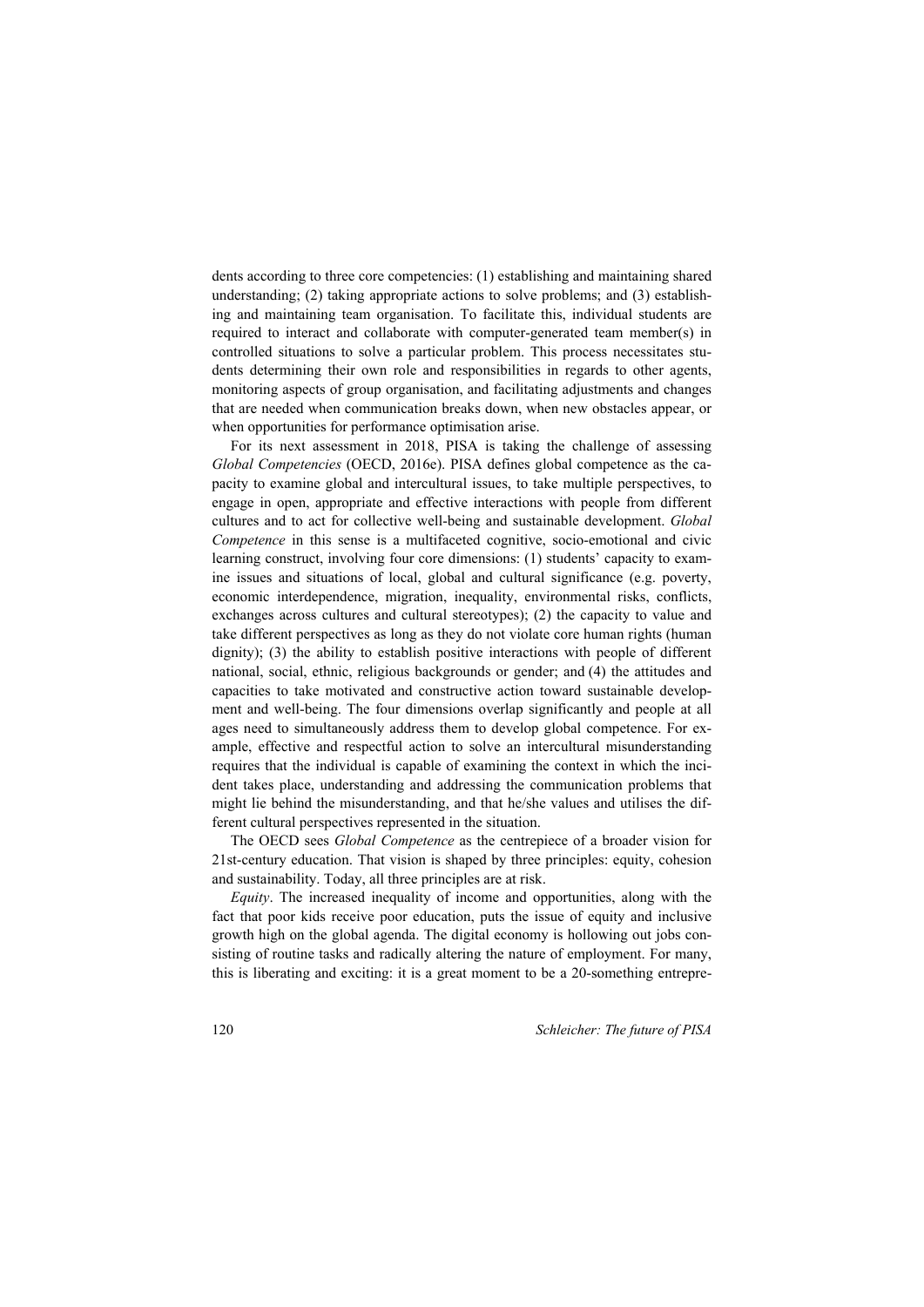neur with a disruptive internet business model, but for others, it means the end of a livelihood.

*Cohesion*. In all parts of the world, we are seeing unprecedented movements of people, with the most dramatic flows coming from countries mired in poverty and war. How can receiving countries integrate diverse groups of people and avoid rising extremism and fundamentalism?

*Sustainability*. Delivering on the UN *Sustainable Development Goals* is a priority in the international community. The goal declared by the Brundtland Commission almost 30 years ago – development that meets the needs of the present without compromising the ability of future generations to meet their own needs – is more relevant today than ever before, in the face of environmental degradation, climate change, overconsumption and population growth.

## 3.2 Developing meaningful feedback for schools

Big data is a foundation on which education can reinvent its business model and build the coalition of governments, businesses, and social entrepreneurs that can bring together the evidence, innovation and resources to make lifelong learning a reality for all. The next educational superpower might be the one that can combine the hierarchy of institutions with the power of collaborative information flows and social networks. This is not just about improved transparency and public accountability in education. Putting education data out into the public space does not automatically change the ways in which students learn, teachers teach and schools operate. It does not lead to people doing anything with that data and transforming education in ways that will actually change education practice. On the contrary, it may even result in adversarial relationships between civil society and government over the control and ownership of information.

The prerequisite for using big data as a catalyst to change education practice is to get out of the 'read-only' mode in our societies. This is about combining transparency with collaboration. Big data can lead to big trust if we make that data available, train civic innovators, experiment, create a maker culture. Collaborative consumption provides an example. These days, people share their cars and even their apartments with strangers. Collaborative consumption has made people microentrepreneurs – and its driving engine is building trust between strangers. In the business world, we have evolved from trusting people to provide information, to willingly handing over credit card data, to connecting trustworthy strangers in all sorts of marketplaces. We are light years away from that when it comes to data about education and the use of outcomes from assessments.

PISA's developers need to think hard how they can obtain the most relevant contextual information from students, teachers, parents and school administrators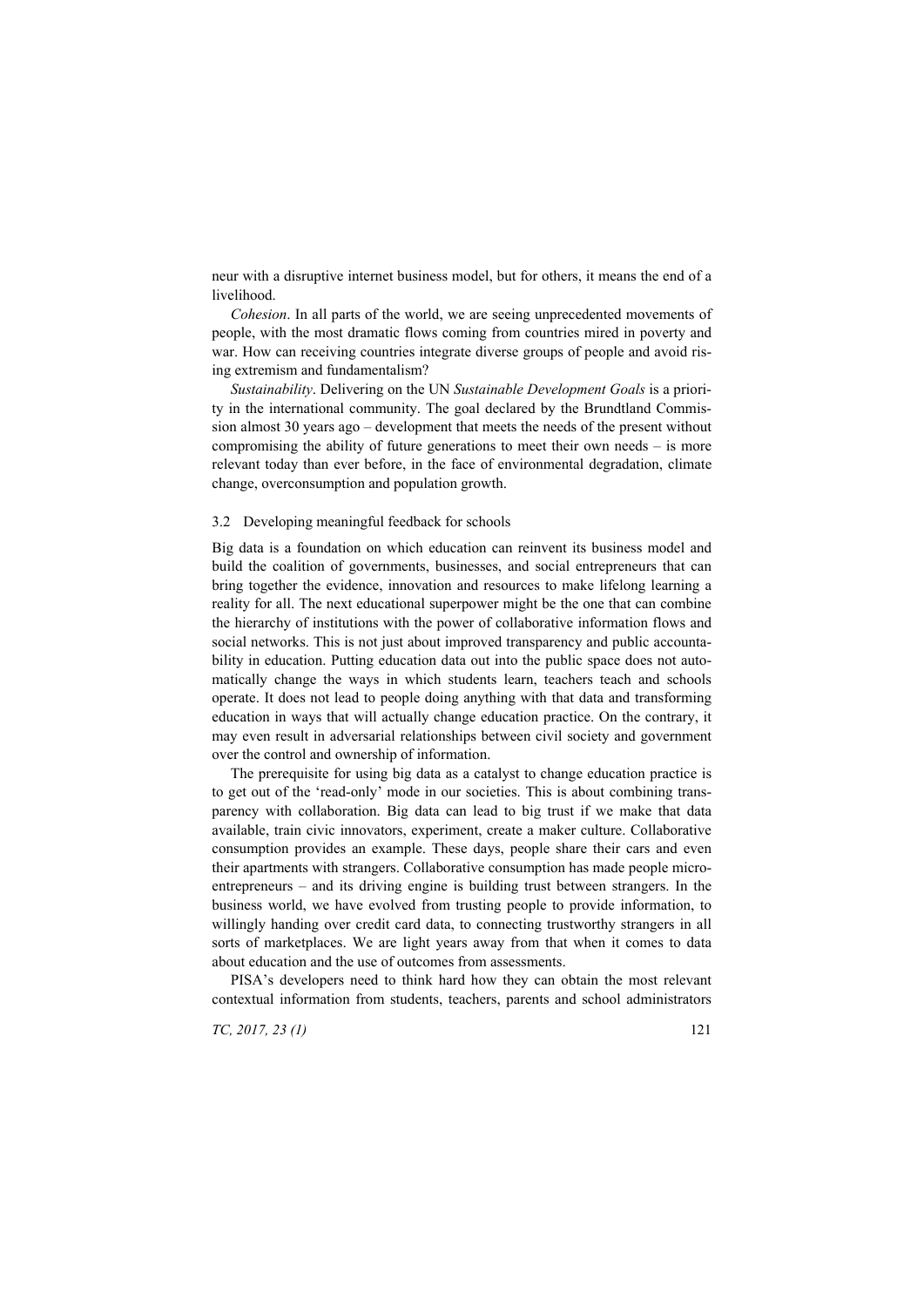that can help explain performance differences and lead to powerful insights for how to help students learn better, teachers to teach better and schools to become more effective. Equally important will be to build the tools and apps that will help researchers and citizens to access, use and analyse these data for their purposes rather than just read through pre-fabricated interpretations.

PISA has helped to change the balance of power in education by making public policy in the field of education more transparent and more efficient. However, at the micro-level, there are still a lot of sceptics: teachers sometimes think that PISA is just another layer of accountability through which governments wanted to control them. To address that, PISA has developed open-source PISA instruments that schools can use to obtain their own PISA scores. This new PISA-based test for schools provides comparisons with other schools anywhere else in the world, schools that are similar to them or schools that are very different. Schools are beginning to use that data. Ten schools in Fairfax County in Virginia in the United States, for example, have started a year-long discussion among principals and teachers based on the results of the first reports. With the help of district offices (and the OECD), they will be conducting secondary analyses to dig deeper into their data and understand how their schools compare with each other and with other schools around the world. Those principals and teachers are beginning to see themselves as teammates – not just spectators – on a global playing field. In other words, in Fairfax County, big data is building big trust.

## 3.3 Making PISA meaningful beyond the industrialised world

As the number of countries joining PISA keeps rising, it becomes apparent that the design and implementation models for PISA need to evolve to successfully cater to a larger and more diverse set of countries, including a growing number of middleincome and low-income countries who want to participate in the assessment.

While demand for participation in PISA among middle- and low-income countries is increasing, these countries face both financial and technical obstacles to participating, including the need to translate and manage the assessment, and code student responses. The political, regulatory, and cultural environment of these countries can also affect whether, and how easily, the assessment can be conducted. To maximise the benefits of participating in PISA, the assessment will need to:

- adjust the PISA test instruments to better measure differences between the highest- and lowest-performing students and, in particular, distinguish performance differences at the lowest levels of proficiency;
- revise the contextual questionnaires so they are more relevant to low-income country contexts and policy issues;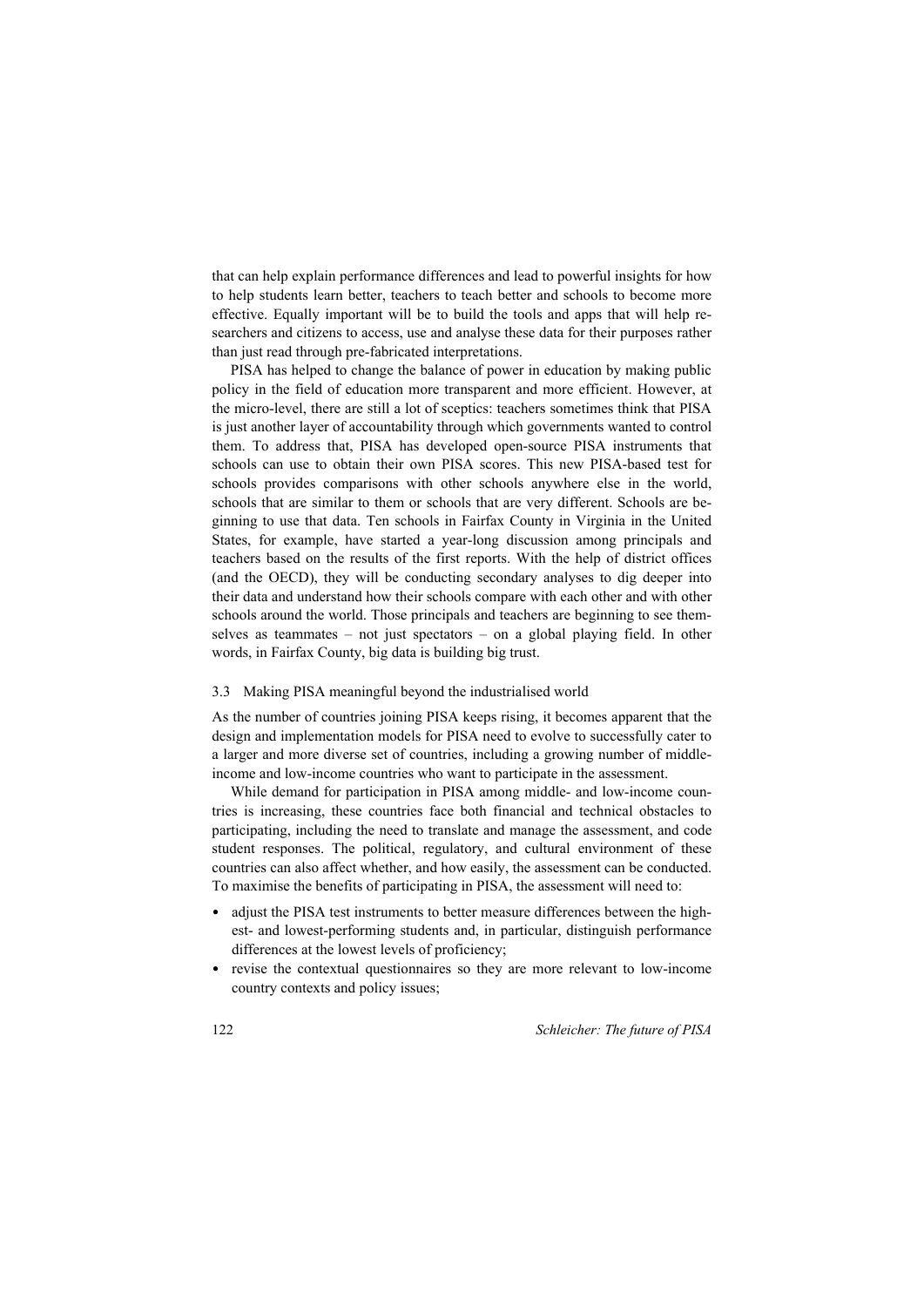- evaluate the impact of PISA participation on middle-income countries' capacity to conduct international assessments;
- tackle financial and technical challenges through partnerships with donors and through capacity building; and
- extend outreach to local stakeholders in these countries.

Action is already being taken on these recommendations through the *PISA for Development* initiative (OECD, 2016f). This project is already piloting ways to enhance the PISA instruments and will undertake field trials in seven developing countries. The results of these pilots, which are expected in 2018, will provide policy makers with new evidence to diagnose shortcomings in their education systems and inform new policies. In the meantime, the *PISA for Development* countries will benefit from peer-to-peer exchanges with other members of the PISA global community. The enhanced PISA instruments will be made available to all countries for the 2021 cycle of the assessment.

For the first time, the assessments will include an out-of-school component that will shed light on the knowledge of skills of 15-year-olds who are not enrolled in school. In many countries, this is the majority of children and they are often forgotten because they are not accounted for in school data and national reports. PISA will help to ensure that these children receive the attention by public policy they deserve.

The OECD remains committed to working with the World Bank and other partners in maintaining and developing PISA as a global yardstick for measuring success in education. This is especially relevant in the context of the recently adopted *Sustainable Development Goal*s as PISA provides valuable information about the level and distribution of quality and equity within a country's education system.

Together, we will continue to contribute our expertise and platforms to encourage international collaboration on education through the PISA surveys, and to assist policymakers and practitioners throughout the world to use them more productively.

#### *References*

- OECD. (2015). *Skills for social progress: The power of social and emotional skills.*  doi:10.1787/9789264226159-en
- OECD. (2016a). *PISA 2015 results volume I: Excellence and equity in education*. doi:10.1787/9789264266490-en
- OECD. (2016b). *PISA 2015 results volume II: Policies and practices for successful schools*. doi:10.1787/9789264267510-en
- OECD. (2016d). *PISA 2015 assessment and analytical framework: Science, reading, mathematic and financial literacy*. doi:10.1787/9789264255425-en